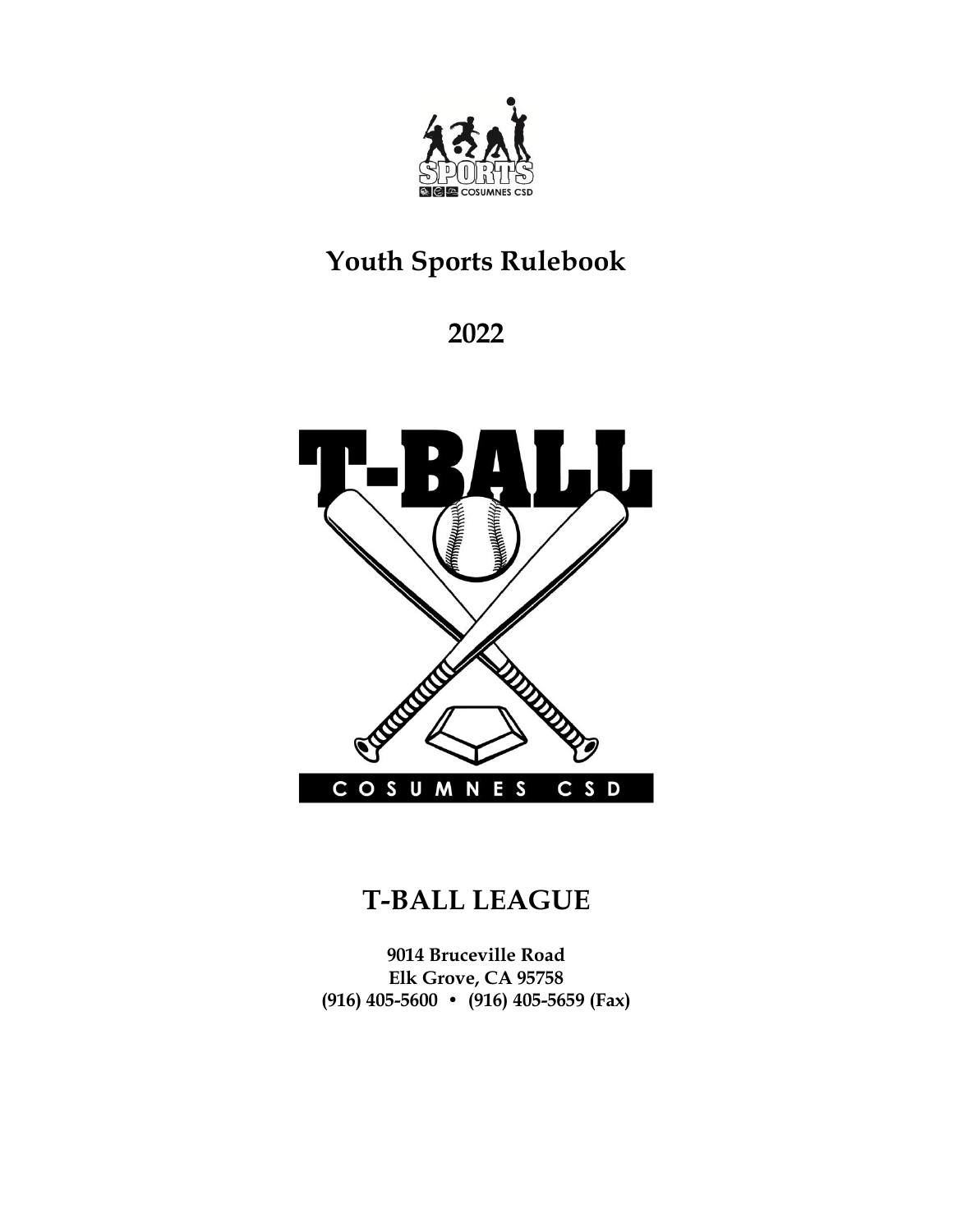#### **CSD GENERAL RULES FOR ALL LEAGUES:**

- o Players must be currently registered in the current season to participate in any league activities. This includes the completion of waiver release forms and code of ethics signed by the player's parent(s) or guardian(s).
- o Players are not allowed to register for a division they have aged out of. Players who would like to play in an older division must have their registration pre-approved by CSD staff.
- o Players must wear their league issued uniform in order to participate in league activities.
- o Participants are not allowed to wear jewelry (with the exception of medical bracelets and stud earrings that must be fully covered), casts or any other items deemed as dangerous by the official(s). Any medical protective devices (i.e., knee braces) made of plastic or including metal parts (hinges, etc.) must be completely covered by at least  $\frac{1}{2}$  inch neoprene sleeves.
- o Any player with a bleeding wound and/or blood stained clothing must leave the game until all bleeding is stopped, all wounds are properly covered, and all blood and blood stained clothing is removed. Failure to comply with this policy may result in ejection from the game.
- o Metal cleats are not allowed in any CSD leagues. Rubber cleats are permitted. No open toed shoes or sandals are allowed.
- o Parents are not allowed to be on the field of play with the exception of a player being injured. Parents also may not be on the team's bench/sideline unless they are a certified coach and cleared through CSD.

#### **T-BALL LEAGUE SPECIFIC RULES:**

All T-ball games will be governed by Cosumnes Community Services District T-Ball rules except as specified herein. All rules, changes, or exceptions to rules are subject to CSD staff's final decision.

#### **(A)GENERAL INFORMATION**

- 1. T-Ball is a game between two teams with 9 12 players on each team. **Its principal purpose is to be an excellent recreational activity that is designed to be fun and teach young children the fundamentals of the game of T-ball.**
- 2. All children who show up on game day will play full games. No one sits out unless injured or ill.
- 3. The T-Ball playing field is similar in dimensions to a Little League baseball field; however, in the 3 - 4 yr old division base paths will be 40 feet in length and in the 5 - 6 yr old division 50 feet in length.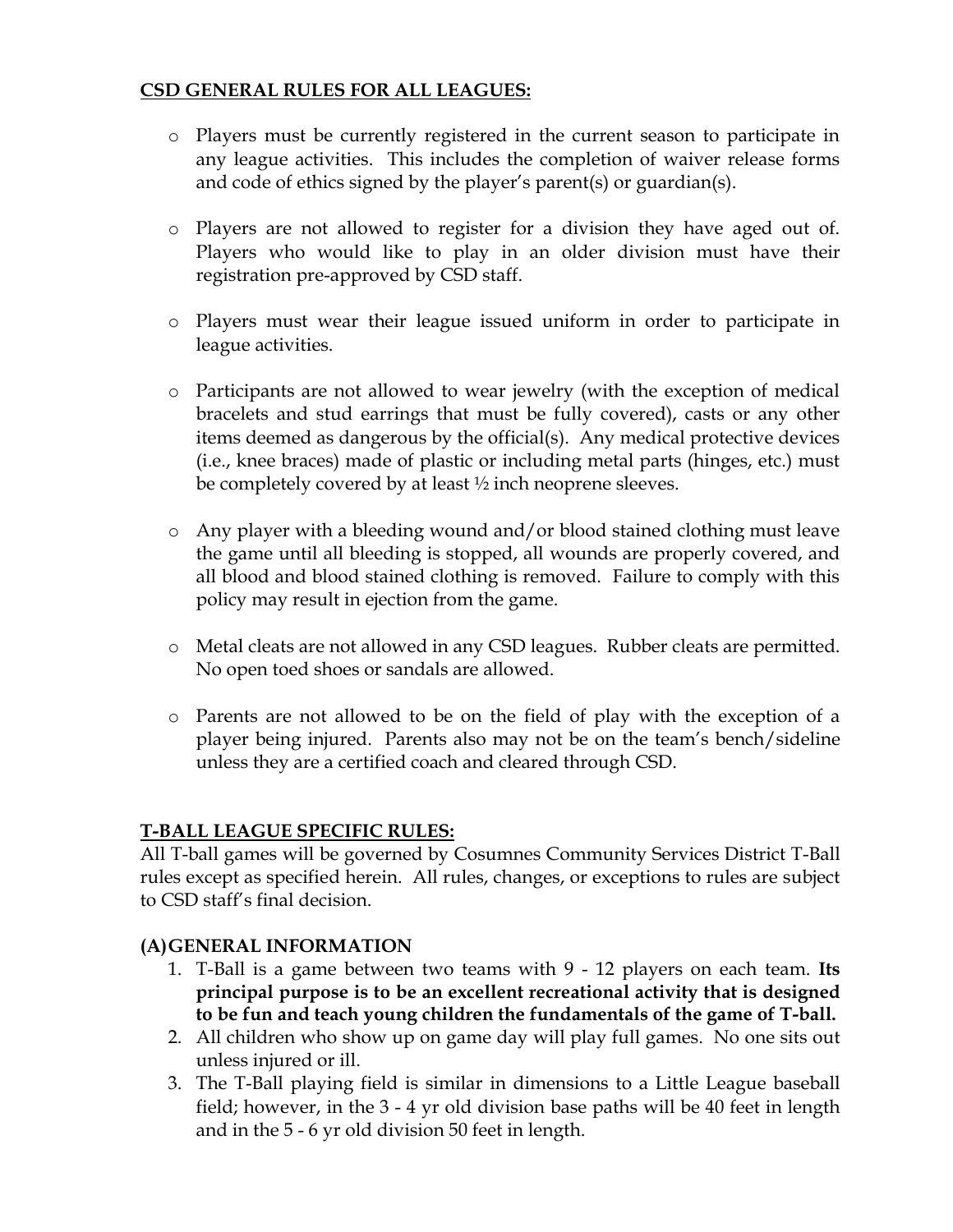- 4. An arc will be painted on each field 20 feet from home plate. Defensive players must stay behind this line when an offensive player is batting until the ball is hit.
- 5. If a player does not make solid contact with a ball that is hit in play, then the offensive coaches can decide to call the ball foul and allow the batter to hit again.
- 6. All games in both age groups will be two full innings with both teams playing the field and batting through their entire lineup each inning. However, if the 50 minute time limit is reached prior to the end of the second inning, the game will end early.
- 7. On defense, **ONLY** coaches are allowed in the outfield area to give instruction to players.
- 8. The team at bat normally has three coaches, two of which will serve as base coaches, one for first, and third base. The third coach will be located at home and will assist the batter (Safety First). The "home base" coach will be responsible for removing the tee from home plate after the batter has hit the ball.
- 9. In the 3 4 yr division, players will use a foam bat instead of a metal one.
- 10. There are no protests or forfeits in T-Ball. The coaches control when the next batter can swing. There are no balls or strikes. The batter cannot strike out. The batter swings until the ball is hit fair.
- 11. Keep on deck batters and other players off the field behind the backstop to avoid being hit by "flying" bats.
- 12. Teams are allowed to reserve practice field space once per week. **Practices are to be no more than 50 minutes in duration.**
- 13. **Players are advised to attend practice but are not required too. If a player misses practice, that player can not be penalized.**

#### **(B) POSITIONS**

- 1. Home team sits on the third base side of the field and bats second.
- 2. Coaches should rotate their players' positions. By the end of the season, all players should get a chance to play each position.
- 3. No players are allowed to play catcher. The coach helping at home plate can assist if a catcher is needed.
- 4. The pitcher should not dominate infield play. He/she shall field only those balls which are in his/her area of responsibility rather than roam the field, playing all positions. All players should have the opportunity to play the game as it is intended no matter how inexperienced he/she is.

### **(C)OFFENSIVE**

1. Players may only advance to  $1<sup>st</sup>$  base after they hit the ball. Regardless of where the ball is hit, only one base is awarded to the batter. After reaching  $1<sup>st</sup>$ base, players may only advance one base at a time. Exception: The last batter of the inning gets to run all the bases to end the inning.